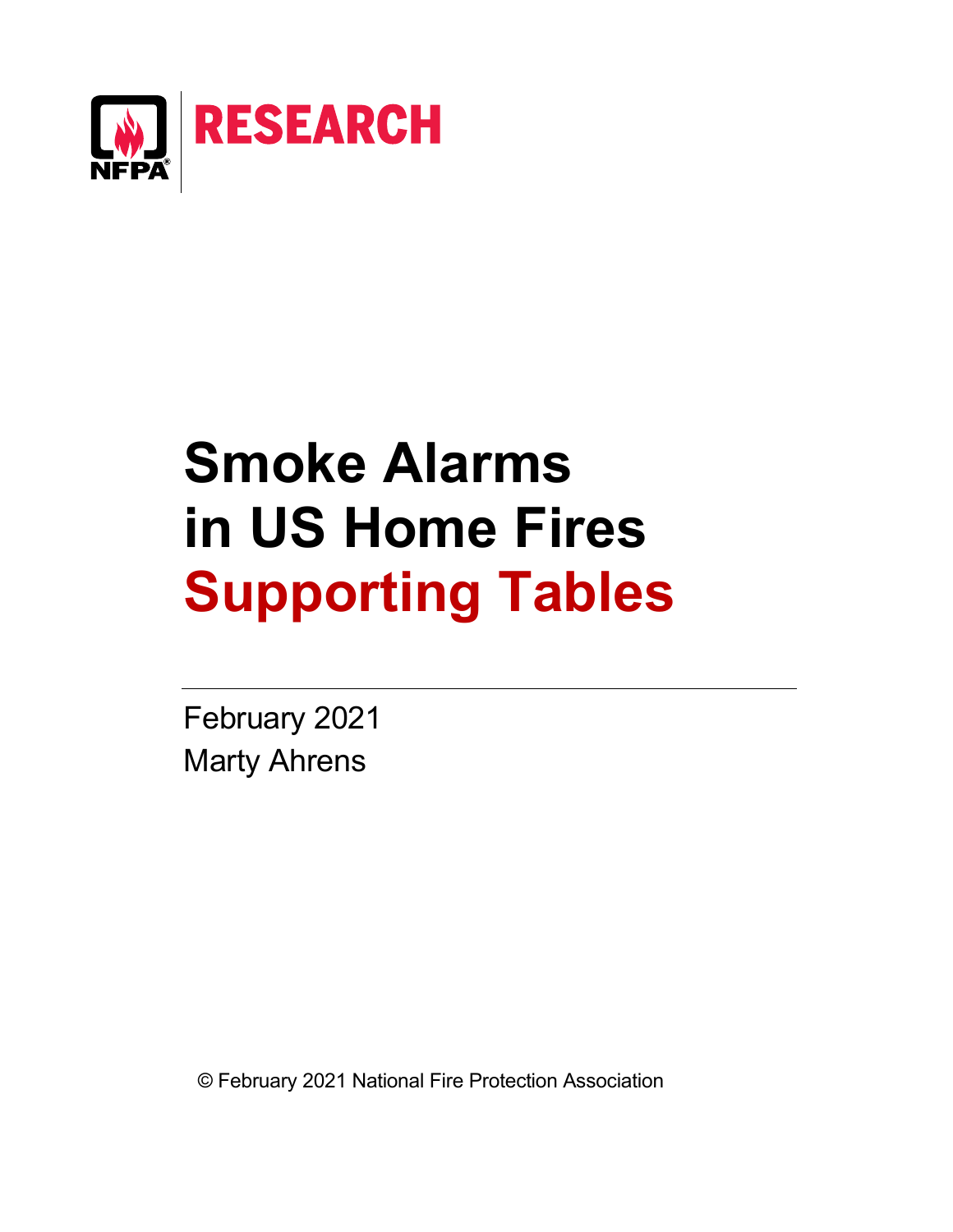## [Smoke Alarms in US Home Fires: Supporting Tables](https://www.nfpa.org/News-and-Research/Data-research-and-tools/US-Fire-Problem/Cooking-equipment)

The tables in this document are a companion to the report of the same name. Firefighter deaths and injuries are excluded from this analysis. While most of the tables show national estimates of reported fires, some show data from other sources.

National estimates of fires and losses are presented as 2014–2018 annual averages. Estimates were derived from the US Fire Administration's National Fire Incident Reporting System (NFIRS) and NFPA's annual fire department experience survey and include proportional shares of unknown or missing data. Fires are rounded to the nearest 100, deaths and injuries are rounded to the nearest ten, and property loss is rounded to the nearest million dollars. Property loss was not adjusted for inflation. Percentages were calculated on unrounded estimates.

Confined fires — that is, fires with NFIRS incident type codes 113–118 indicating confined cooking fires, confined chimney or flue fires, confined trash fires, confined fuel burner or boiler fires, confined commercial compactor fires, and confined incinerator fires — were analyzed separately from fires with non-confined structure fire incident types (NFIRS incident type codes 110–123, excluding 113–118) and summed. Estimates include proportional shares of fires with unknown data. For more information on how these estimates were calculated, please see the [full](https://www.nfpa.org/News-and-Research/Data-research-and-tools/Detection-and-Signaling/Smoke-Alarms-in-US-Home-Fires)  [report](https://www.nfpa.org/News-and-Research/Data-research-and-tools/Detection-and-Signaling/Smoke-Alarms-in-US-Home-Fires) and *[How NFPA's National Estimates Are Calculated for Home Structure Fires](https://www.nfpa.org/%7E/media/Files/News%20and%20Research/Fire%20statistics%20and%20reports/NFPA-estimates-and-methodology/NationalEstimatesHomeFires.pdf)*.

Smoke alarms were more likely to be present and more likely to have operated in confined fires than in non-confined fires. Also, a larger percentage of confined fires were too small to operate the smoke alarms. Note that NFIRS, the source of detailed data about fire department responses, does not capture information about whether the detection is monitored. Monitored detection may result in more fire department responses to very small fires.



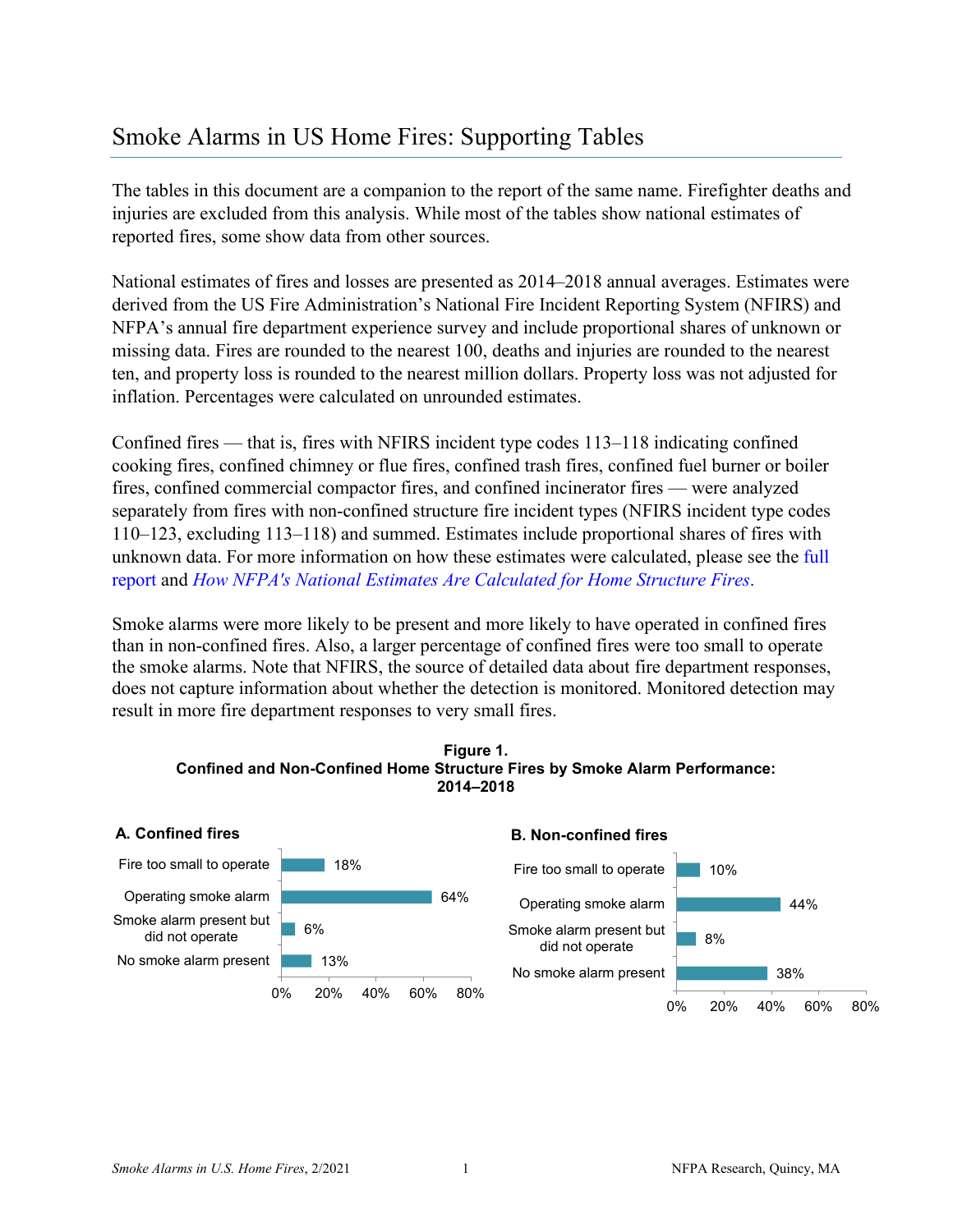#### **List of Tables**

| <b>Table</b>           | <b>Smoke Alarms in US Home Fires</b>                                           | Page                     |
|------------------------|--------------------------------------------------------------------------------|--------------------------|
|                        | <b>Home Structure Fires</b>                                                    |                          |
| Table 1.               | By Smoke Alarm Performance                                                     | 3                        |
| Table 2.               | By Type of Detection                                                           | $\overline{\mathcal{A}}$ |
| Table 3.               | By Smoke Alarm Power Source                                                    | 5                        |
| Table 4                | Considered Large Enough to Activate Alarm by Operating Alarms and Power Source | 6                        |
| Table 5.               | By Smoke Alarm Power Source When Smoke Alarms Did Not Operate                  | 7                        |
| Table 6.               | By Power Source and Reason When Smoke Alarm Did Not Operate                    | 8                        |
| Table 7.               | With Hardwired Smoke Alarms by Extent of Flame Damage                          | 12                       |
| Table 8.               | With Battery-Powered Smoke Alarms by Extent of Flame Damage                    | 12                       |
| Table 9.               | By Effectiveness of Operating Smoke Alarms                                     | 13                       |
|                        |                                                                                |                          |
|                        | <b>Various Survey Results on Smoke Alarms</b>                                  |                          |
| Table 10.              | Findings from 2010 Harris Poll® National Quorum                                | 14                       |
| Table 11.              | Occupied Housing Units with Smoke Alarms: 2011 American Housing Survey         | 15                       |
| Table 12.              | Smoke Alarm Key Findings from CPSC's 2004-2005 Residential Fire Survey         | 16                       |
|                        |                                                                                |                          |
|                        | <b>Fires in One- or Two-Family Homes</b>                                       |                          |
| Table 13.              | By Smoke Alarm Performance                                                     | 17                       |
| Table 14.              | By Type of Detection                                                           | 18                       |
| Table 15.              | By Smoke Alarm Power Source                                                    | 19                       |
|                        |                                                                                |                          |
|                        | <b>Apartment Fires</b>                                                         |                          |
| Table 16.              | By Smoke Alarm Performance                                                     | 20                       |
| Table 17.              | By Type of Detection                                                           | 21                       |
| Table 18.              | By Smoke Alarm Power Source                                                    | 22                       |
|                        |                                                                                |                          |
|                        | Smoke Alarm Presence and Operation in Home Structure Fires Resulting in Death  | 23                       |
| Table 19.<br>Table 20. | By Victim's Location and Involvement at Time of Fire Incident                  | 24                       |
| Table 21.              | By Extent of Flame Damage                                                      | 24                       |
| Table 22.              | By Activity at Time of Fatal Injury                                            | 25                       |
|                        | By Human Factor Contributing to Injury                                         | 26                       |
| Table 23.              | By Victim's Age                                                                |                          |
|                        | Smoke Alarm Presence and Operation in Home Structure Fires Resulting in Injury |                          |
| Table 24.              | By Victim's Activity at Time of Injury                                         | 27                       |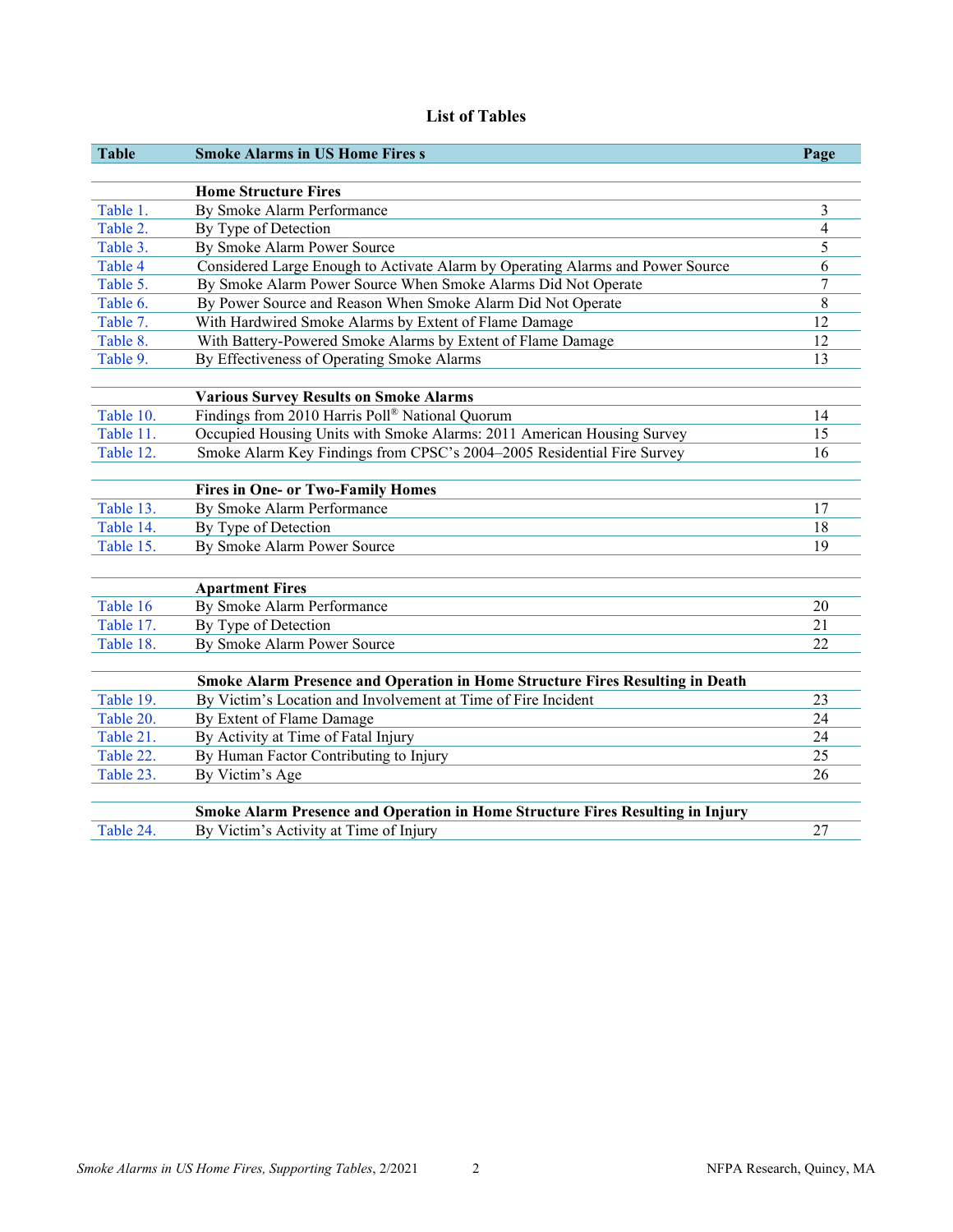<span id="page-3-0"></span>

| <b>Detection Performance</b>                                                       | <b>Fires</b>              |                      | <b>Civilian Deaths</b>         |                           | <b>Civilian Injuries</b> |                              | <b>Direct Property</b><br>Damage<br>(in Millions) |                         |
|------------------------------------------------------------------------------------|---------------------------|----------------------|--------------------------------|---------------------------|--------------------------|------------------------------|---------------------------------------------------|-------------------------|
| <b>Total</b>                                                                       | 353,100                   | $(100\%)$            | 2,620                          | $(100\%)$                 | 11,030                   | $(100\%)$                    | \$7,187                                           | $(100\%)$               |
| Non-confined fire                                                                  | 180,600                   | (51%)                | 2,620                          | $(100\%)$                 | 9,700                    | (88%)                        | \$7,145                                           | (99%)                   |
| Confined fire                                                                      | 172,500                   | (49%)                | 0                              | $(0\%)$                   | 1,330                    | (12%)                        | \$42                                              | (1%)                    |
|                                                                                    |                           |                      |                                |                           |                          |                              |                                                   |                         |
| <b>Smoke Alarm Present</b>                                                         | 262,200                   | (74%)                | 1,540                          | (59%)                     | 7,720                    | (70%)                        | \$5,348                                           | (74%)                   |
| Non-confined fire                                                                  | 111,500                   | (32%)                | 1,540                          | (59%)                     | 6,550                    | (59%)                        | \$5,311                                           | (74%)                   |
| Confined fire                                                                      | 150,700                   | (43%)                | $\boldsymbol{0}$               | $(0\%)$                   | 1,180                    | $(11\%)$                     | \$37                                              | $(1\%)$                 |
| Fire too small to operate alarm                                                    | 48,900                    | (14%)                | 30                             | $(1\%)$                   | 470                      | (4%)                         | \$159                                             | (2%)                    |
| Non-confined fire                                                                  | 17,700                    | (5%)                 | 30                             | $(1\%)$                   | 320                      | (3%)                         | \$155                                             | (2%)                    |
| Confined fire                                                                      | 31,300                    | (9%)                 | $\boldsymbol{0}$               | $(0\%)$                   | 150                      | $(1\%)$                      | \$4                                               | $(0\%)$                 |
| Smoke alarm present and fire<br>large enough to operate<br>alarm                   | 213,300                   | (60%)                | 1,510                          | (58%)                     | 7,250                    | (66%)                        | \$5,189                                           | (72%)                   |
| Non-confined fire                                                                  | 93,800                    | (27%)                | 1,510                          | (58%)                     | 6,230                    | (57%)                        | \$5,156                                           | (72%)                   |
| Confined fire                                                                      | 119,500                   | (34%)                | $\boldsymbol{0}$               | $(0\%)$                   | 1,020                    | (9%)                         | \$33                                              | $(0\%)$                 |
|                                                                                    |                           |                      |                                |                           |                          |                              |                                                   |                         |
| Smoke alarm operated                                                               | 189,100                   | (54%)                | 1,100                          | (42%)                     | 5,950                    | (54%)                        | \$4,547                                           | (63%)                   |
| Non-confined fire                                                                  | 79,400                    | (22%)                | 1,100                          | (42%)                     | 5,040                    | (46%)                        | \$4,517                                           | (63%)                   |
| Confined fire                                                                      | 109,700                   | (31%)                | $\boldsymbol{0}$               | $(0\%)$                   | 910                      | (8%)                         | \$29                                              | $(0\%)$                 |
| Smoke alarm present but did<br>not operate<br>Non-confined fire<br>Confined fire   | 24,300<br>14,500<br>9,800 | (7%)<br>(4%)<br>(3%) | 410<br>410<br>$\boldsymbol{0}$ | (16%)<br>(16%)<br>$(0\%)$ | 1,310<br>1,190<br>110    | (12%)<br>$(11\%)$<br>$(1\%)$ | \$642<br>\$638<br>\$4                             | (9%)<br>(9%)<br>$(0\%)$ |
| <b>No Smoke Alarm</b>                                                              | 90,900                    | (26%)                | 1,080                          | (41%)                     | 3,300                    | (30%)                        | \$1,839                                           | (26%)                   |
| Non-confined fire                                                                  | 69,100                    | (20%)                | 1,080                          | (41%)                     | 3,150                    | (29%)                        | \$1,834                                           | (26%)                   |
| Confined fire                                                                      | 21,800                    | (6%)                 | $\boldsymbol{0}$               | $(0\%)$                   | 150                      | $(1\%)$                      | \$5                                               | $(0\%)$                 |
| Operating alarms as share of<br>those present in fires large<br>enough to activate | 189,100                   | (89%)                | 1,100                          | (73%)                     | 5,950                    | (82%)                        | \$4,547                                           | (88%)                   |
| Fires with no smoke alarms<br>or none that operated                                | 115,200                   | (33%)                | 1,490                          | (57%)                     | 4,610                    | (42%)                        | \$2,481                                           | (35%)                   |

#### **Table 1. Home Structure Fires by Smoke Alarm Performance: 2014–2018 Annual Averages**

Note: Sums may not equal totals due to rounding errors. Confined and non-confined fires were analyzed separately. Smoke alarm presence or absence was reported in 68 percent of non-confined fires and 7 percent of confined fires. Fires with unknown or missing data were allocated proportionally among fires with missing data.

Source: NFIRS and NFPA's fire experience survey.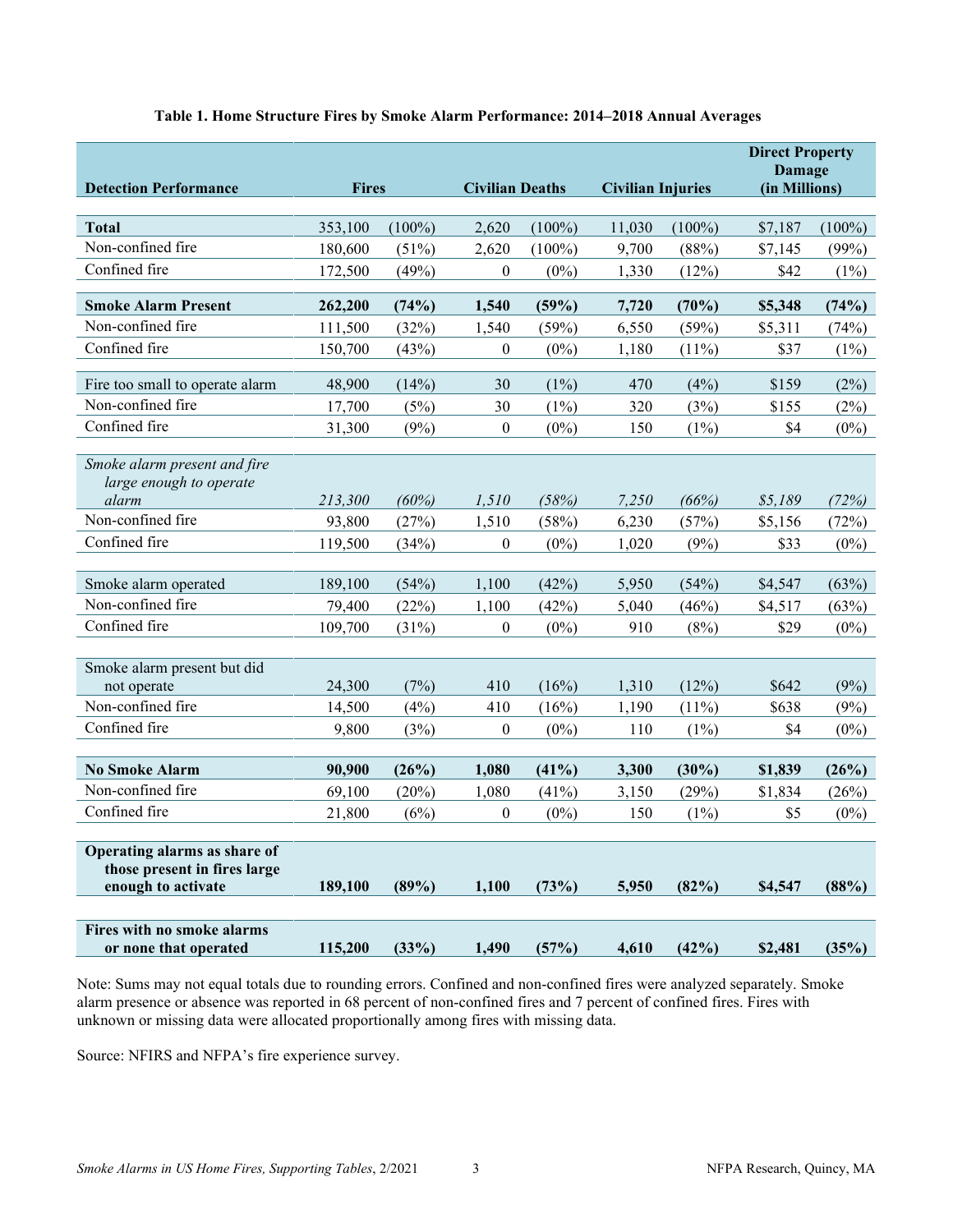| <b>Type of Detection</b><br>Equipment | <b>Fires</b> |           | <b>Civilian Deaths</b> |           | <b>Civilian Injuries</b> |           | <b>Direct</b><br><b>Property Damage</b><br>(in Millions) |           |
|---------------------------------------|--------------|-----------|------------------------|-----------|--------------------------|-----------|----------------------------------------------------------|-----------|
|                                       |              |           |                        |           |                          |           |                                                          |           |
| Smoke                                 | 232,400      | (89%)     | 1,450                  | (94%)     | 7,110                    | (92%)     | \$4,753                                                  | (89%)     |
| Non-confined fire                     | 101,800      | (39%)     | 1,450                  | (94%)     | 6,050                    | (78%)     | \$4,723                                                  | (88%)     |
| Confined fire                         | 130,600      | (50%)     | $\theta$               | $(0\%)$   | 1,060                    | (14%)     | \$30                                                     | $(1\%)$   |
| Combination smoke and                 |              |           |                        |           |                          |           |                                                          |           |
| heat                                  | 17,500       | (7%)      | 40                     | (2%)      | 270                      | (3%)      | \$349                                                    | (7%)      |
| Non-confined fire                     | 5,600        | $(2\%)$   | 40                     | $(2\%)$   | 210                      | (3%)      | \$347                                                    | (6%)      |
| Confined fire                         | 11,900       | (5%)      | $\boldsymbol{0}$       | $(0\%)$   | 50                       | $(1\%)$   | \$2                                                      | $(0\%)$   |
| More than one type                    |              |           |                        |           |                          |           |                                                          |           |
| present                               | 7,200        | (3%)      | 30                     | (2%)      | 230                      | (3%)      | \$166                                                    | (3%)      |
| Non-confined fire                     | 2,300        | $(1\%)$   | 30                     | (2%)      | 200                      | (3%)      | \$164                                                    | (3%)      |
| Confined fire                         | 4,900        | (2%)      | $\boldsymbol{0}$       | $(0\%)$   | 30                       | $(0\%)$   | \$1                                                      | $(0\%)$   |
| Unclassified detection                |              |           |                        |           |                          |           |                                                          |           |
| equipment                             | 2,000        | $(1\%)$   | 10                     | $(1\%)$   | 30                       | $(0\%)$   | \$32                                                     | $(1\%)$   |
| Non-confined fire                     | 600          | $(0\%)$   | 10                     | $(1\%)$   | 30                       | $(0\%)$   | \$31                                                     | $(1\%)$   |
| Confined fire                         | 1,400        | $(1\%)$   | $\boldsymbol{0}$       | $(0\%)$   | $\boldsymbol{0}$         | $(0\%)$   | \$0                                                      | $(0\%)$   |
| Sprinkler with waterflow              |              |           |                        |           |                          |           |                                                          |           |
| detection                             | 1,900        | $(1\%)$   | $\boldsymbol{0}$       | $(0\%)$   | 50                       | $(1\%)$   | \$27                                                     | $(1\%)$   |
| Non-confined fire                     | 700          | $(0\%)$   | $\mathbf{0}$           | $(0\%)$   | 30                       | $(0\%)$   | \$24                                                     | $(0\%)$   |
| Confined fire                         | 1,300        | $(0\%)$   | $\theta$               | $(0\%)$   | 20                       | $(0\%)$   | \$3                                                      | $(0\%)$   |
| Heat                                  | 1,200        | $(0\%)$   | 10                     | $(1\%)$   | 30                       | $(0\%)$   | \$22                                                     | $(0\%)$   |
| Non-confined fire                     | 500          | $(0\%)$   | 10                     | $(1\%)$   | 30                       | $(0\%)$   | \$21                                                     | $(0\%)$   |
| Confined fire                         | 700          | $(0\%)$   | $\theta$               | $(0\%)$   | $\theta$                 | $(0\%)$   | \$0                                                      | $(0\%)$   |
|                                       |              |           |                        |           |                          |           |                                                          |           |
| Total                                 | 262,200      | $(100\%)$ | 1,540                  | $(100\%)$ | 7,720                    | $(100\%)$ | \$5,348                                                  | $(100\%)$ |
| Non-confined fire                     | 111,500      | (43%)     | 1,540                  | $(100\%)$ | 6,550                    | (85%)     | \$5,311                                                  | (99%)     |
| Confined fire                         | 150,700      | (57%)     | $\boldsymbol{0}$       | $(0\%)$   | 1,180                    | (15%)     | \$37                                                     | $(1\%)$   |

<span id="page-4-0"></span>**Table 2. Home Structure Fires with Detection Equipment by Type of Detection: 2014–2018 Annual Averages**

Note: Sums may not equal totals due to rounding errors. Unknowns have been allocated proportionally.

Source: NFIRS and NFPA's fire experience survey.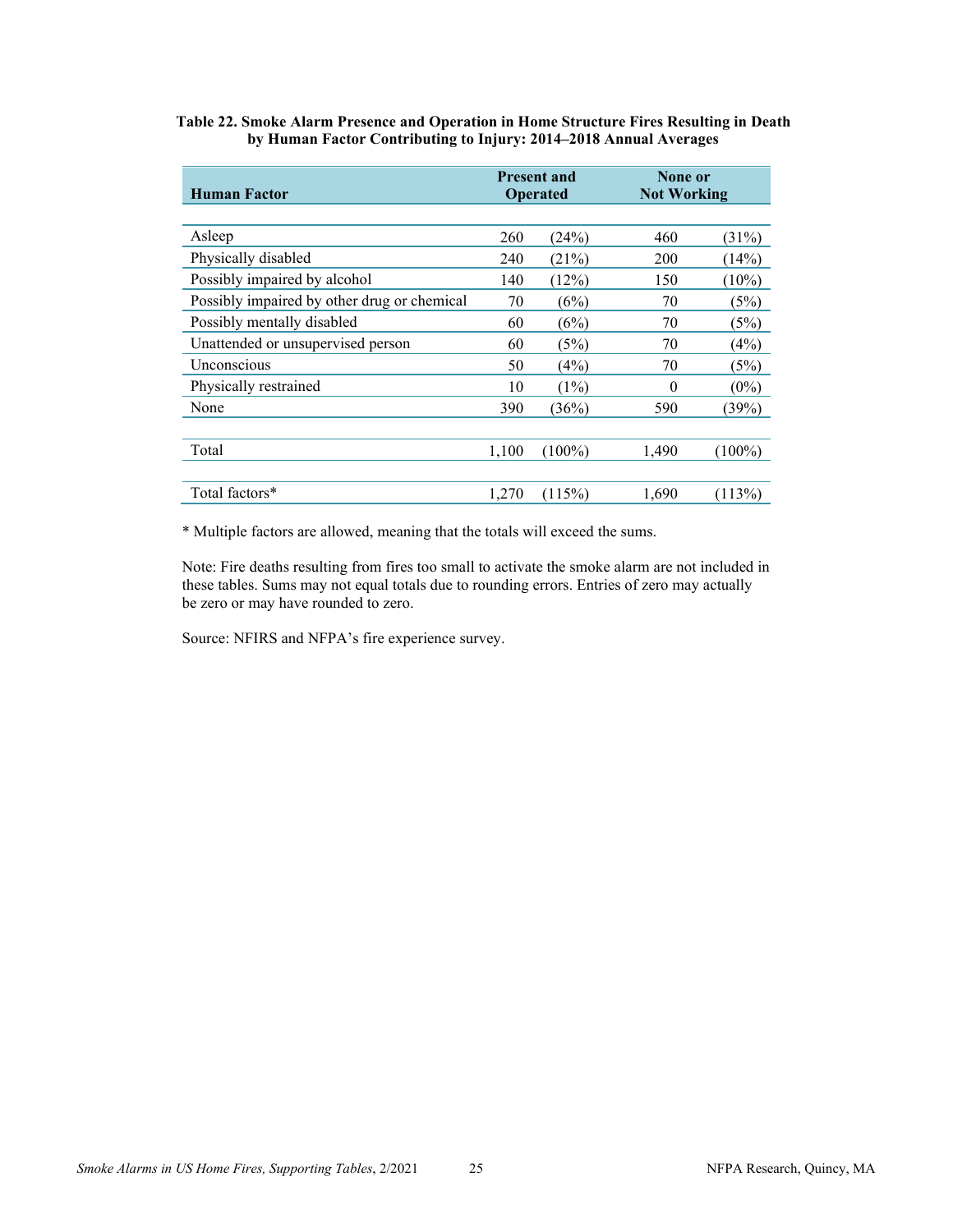|       |           | <b>None or Not Working</b>  |           |  |  |
|-------|-----------|-----------------------------|-----------|--|--|
|       |           |                             |           |  |  |
| 60    | (6%)      | 100                         | (7%)      |  |  |
| 50    | (4%)      | 70                          | (4%)      |  |  |
| 20    | (2%)      | 40                          | (2%)      |  |  |
| 40    | (4%)      | 60                          | (4%)      |  |  |
| 70    | (6%)      | 120                         | (8%)      |  |  |
| 90    | (8%)      | 120                         | (8%)      |  |  |
| 160   | (15%)     | 220                         | (14%)     |  |  |
| 200   | (19%)     | 300                         | $(20\%)$  |  |  |
| 200   | (18%)     | 240                         | (16%)     |  |  |
| 140   | (13%)     | 150                         | $(10\%)$  |  |  |
| 70    | (6%)      | 80                          | (6%)      |  |  |
|       |           |                             |           |  |  |
| 1,100 | $(100\%)$ | 1,490                       | $(100\%)$ |  |  |
|       |           |                             |           |  |  |
|       |           |                             |           |  |  |
| 120   | (11%)     | 210                         | (14%)     |  |  |
| 410   | (37%)     | 480                         | (32%)     |  |  |
| 210   | (19%)     | 240                         | $(16\%)$  |  |  |
|       |           | <b>Present and Operated</b> |           |  |  |

<span id="page-26-0"></span>**Table 23. Smoke Alarm Presence and Operation in Home Structure Fires Resulting in Death by Victim's Age: 2014–2018 Annual Averages** 

Note: Fire deaths resulting from fires too small to activate the smoke alarm are not included in these tables. Sums may not equal totals due to rounding errors. Entries of zero may actually be zero or may have rounded to zero.

Source: NFIRS and NFPA's fire experience survey.